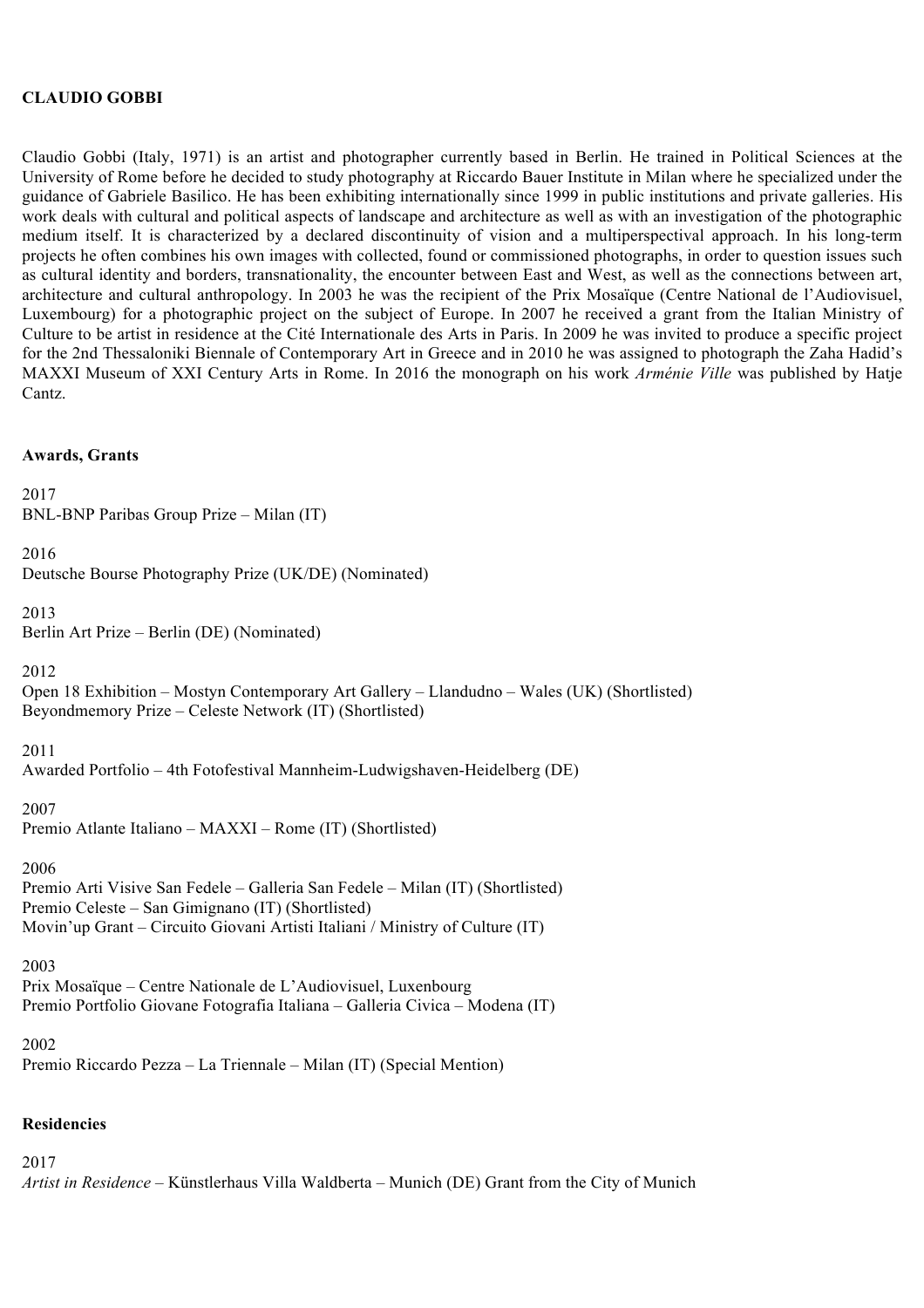#### 2011

*Artist in Residence* – Art and Cultural Study Laboratory – Yerevan – Armenia

#### 2007

*Artist in Residence* – Cité Internationale des Arts – Paris (FR)

### **Solo Exhibitions**

### 2022

*An Atlas of Persistence* – Rocca Roveresca – Senigallia (IT) Curated by Francesca Fabiani

#### 2021

*An Atlas of Persistence* – Ca' Pesaro. Galleria Internazionale d'Arte Moderna – Venice (IT) Curated by Francesca Fabiani

#### 2017

*Arménie Ville* – Frigoriferi Milanesi *–* Milan (IT) Curated by Martina Corgnati

#### 2016

*Europae* – We Gallery – Berlin (DE) *Arménie Ville* – Fondazione Modena Arti Visive – Modena (IT) Curated by Filippo Maggia

#### 2012

*Arménie Ville* – Studio Guenzani – Milan (IT)

#### 2010

*Claudio Gobbi* – We Project – Art Bruxelles Off Program – Bruxelles (BE)

### 2009

*Claudio Gobbi* – Studio Guenzani – Milan (IT)

#### 2008

*Mollino* – Galleria Manzoni – Bergamo (IT) *Persistence* – Jarach Gallery – Venice (IT) Curated by Daniele De Luigi

## 2007

*E42* – Festival Internazionale di Fotografia – Rome (IT) Curated by Mario Peliti *Persistence* – SI Fest – Savignano sul Rubicone (IT) Curated by Laura Serani

#### 2006

*Oltreconfine* – Museo Hendrik Christian Andersen – Rome (IT) Curated by Francesco Zanot

2005

*Persistence* – Spazio Erasmus Brera – Milan (IT) Curated by Marco Meneguzzo

# **Group Exhibitions (Selection)**

## 2022

*Universo Olivetti. Community as a Concrete Utopia* – MAAT – Lisbon (PT) Curated by P. Ciorra & S. Antonacci *Universo Olivetti. Community as a Concrete Utopia* – Casa do Design – Porto (PT) Curated by P. Ciorra & S. Antonacci

## 2021

*State of Things (oder Die Suche nach dem Jetzt)* – Galerie Konstanze Wolter – Chemnitz (DE) Curated by Harald Theiss *Universo Olivetti. Community as a Concrete Utopia* – Sala Mercadal – COAM – Madrid (SP) *Universum Olivetti*. *Gemeinschaft als Konkrete Utopie –* CLB Berlin, Berlin (DE) Curated by P. Ciorra & S. Antonacci *14th Krasnoyarsk Biennale. The Fine Hands Show –* Museum Ploschad Mira – Krasnoyarsk (RU) Curated by Thibaut de Ruyter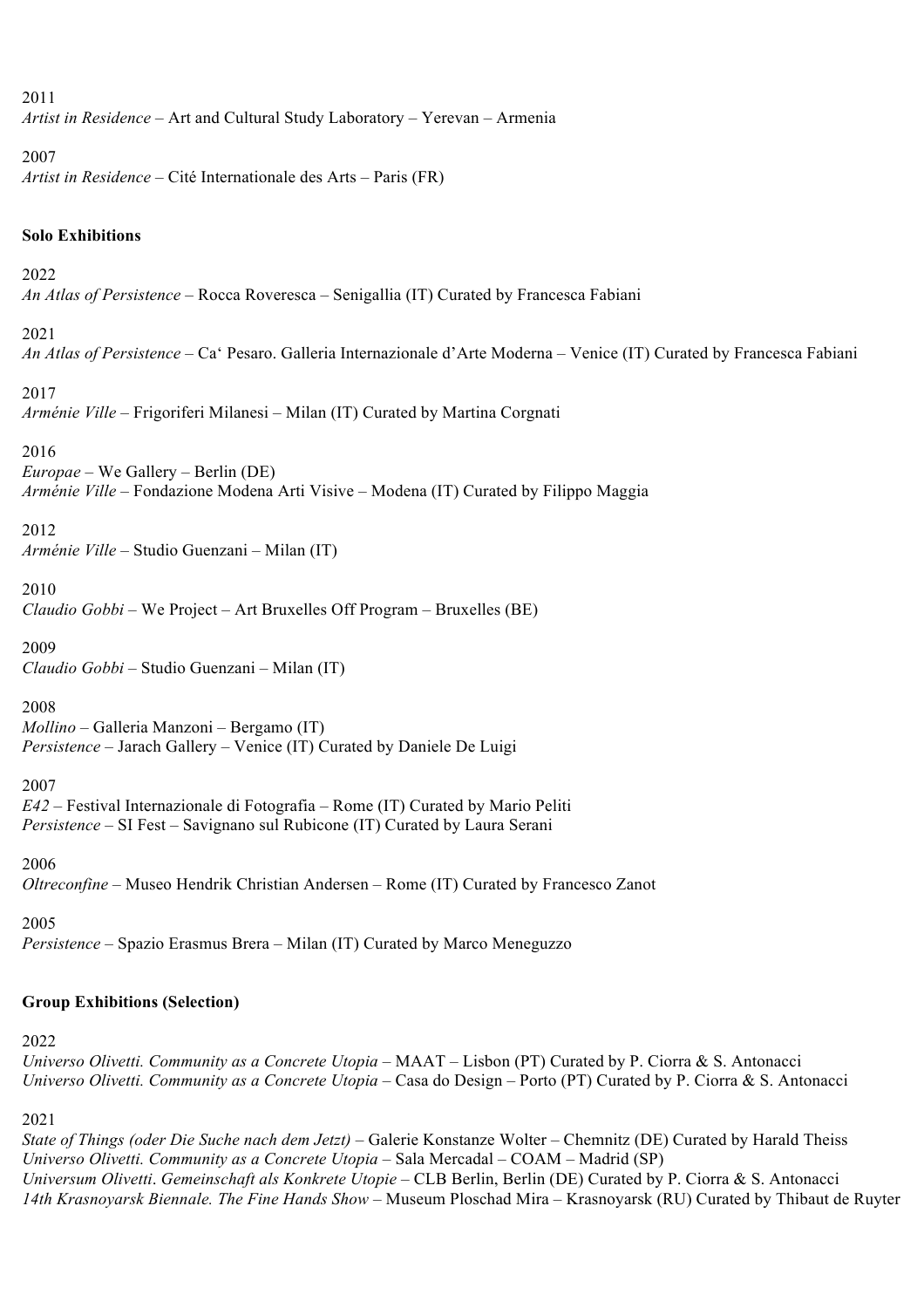*Universo Olivetti*. *Community as a Concrete Utopia* – Architecture and Design Museum, Ekaterinburg (RU) *La face Autre de l'Autre Face* – Fondazione Mudima – Milan (IT) Curated by Davide Di Maggio

### 2020

*Fotografia: riepilogo* – Studio Guenzani – Milan (IT) *Da Guarene all'Etna. Boiling Projects –* Fondazione Oelle – Catania (IT) Curated by Filippo Maggia *Lo Spazio tra le Cose* – Cler – Milan (IT)

## 2019

*Da Guarene all'Etna. Boiling Projects* – Palazzo Re Rebaudengo – Guarene d'Alba (IT) Curated by Filippo Maggia

## 2017

*Le Latitudini dell'Arte. Biennale Italia* | *Germania* – Palazzo Ducale – Genova (IT) *Chemin de Fer* – Centre Regional de la Photographie – Douchy les Mines (FR) Curated by Thibaut De Ruyter *Landing Pages* – Kommunale Galerie – Berlin (DE) Curated by Norbert Wiesneth, Eleonora Farina, Claudio Gobbi

## 2016

*Versus* – Galleria Civica – Palazzo Santa Margherita – Modena (IT) *Sosta* – Rizzuto Gallery – Palermo (IT) *MiramArt Photography Collection* – Grandhotel Miramare – Santa Margherita Ligure (IT) *Room with a View* – Kehrer Galerie – Berlin (DE) Curated by Claudia Seidel

### 2015

*Studio Guenzani – Milano 1986-2015*: *Molto-Tutto* – Studio Guenzani – Milan (IT) *Zoom. Fotografia Italiana dalla Collezione Remotti* – Fondazione Remotti – Camogli (IT) Curated by Francesca Pasini *A come Armenia* – Terme di San Calogero – Lipari (IT) Curated by Martina Corgnati

#### 2014

*Altro dalle Immagini* – Fondazione Sandretto Re Rebaudengo – Turin (IT) Curated by Filippo Maggia

## 2013

*Open 18* – Mostyn Contemporary Art Gallery – Llandudno – Wales (UK) Curated by Adam Carr *Berlin Art Prize* – Aqua Carré Berlin – Berlin (DE)

## 2012

*Arte Laguna Prize* – Arsenale – Venice (IT) *Beyondmemory* – FSM Gallery – Florence (IT) Curated by Marinella Paderni *Remote Sensing* – Armenian Center for Contemporary Art – Yerevan (ARM) Curated by Martina Corgnati *Manifesto* – Festival d'Images – Toulouse (FR) *Square Up* – Atelier dell'Arco Amoroso – Ancona (IT) Curated by Daniele De Luigi *Premio Francesco Fabbri* – Fondazione Fabbri – Pieve di Soligo (IT) Curated by Carlo Sala

## 2011

*Disturbi e Disordini* – Biennale di Alessandria – Alessandria (IT) *The Favorites* – 4th Fotofestival Mannheim-Ludwigshafen-Heidelberg (DE)

#### 2010

*Clear Light* – Galleria Bel Vedere – Milan (IT) Curated by Giovanna Calvenzi *The Belly of an Architect* – Jarach Gallery – Venice (IT) Curated by Martina Cavallarin *Cantiere d'Autore* – MAXXI – Rome (IT) Curated by Francesca Fabiani

## 2009

*Slow Watching* – Italian Cultural Institute – Tokyo (JP) Curated by Giovanna Calvenzi *Clear Light* – Fotografia Europea – Reggio Emilia (IT) *Expo dopo Expo* – La Triennale – Milan (IT) *Dopo la Sicilia. A Milano* – Galleria Credito Valtellinese – Milan (IT) Curated by Marco Meneguzzo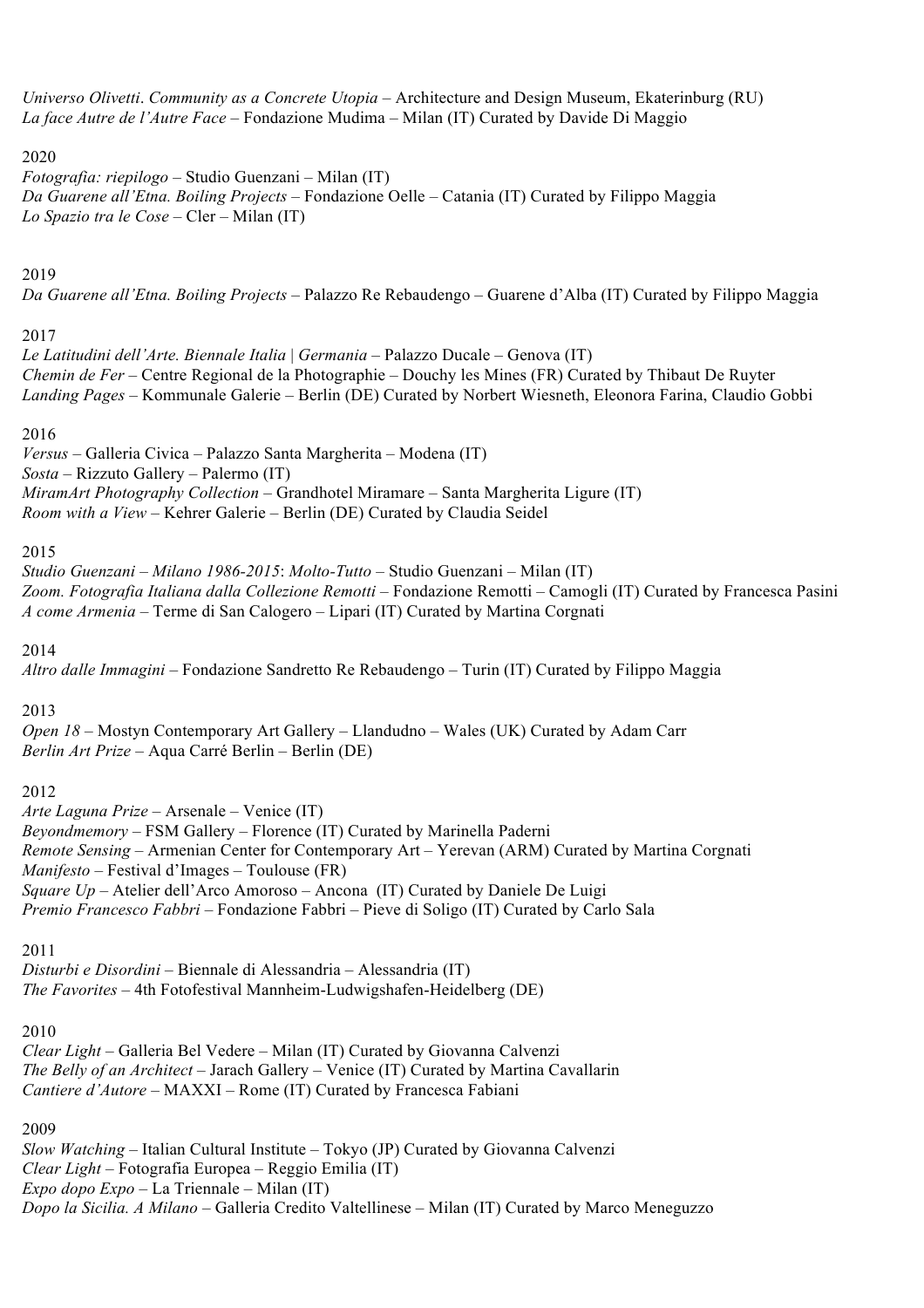*Il Cielo in una Stanza* – Galleria Comunale d'Arte Contemporanea – Monfalcone (IT) Curated by Andrea Bruciati *2nd Thessaloniki Biennale of Contemporary Art –* Thessaloniki (GR)

#### 2008

*Dopo la Sicilia* – Galleria Credito Siciliano – Acireale (IT) Curated by Marco Meneguzzo *Ereditare il Paesaggio* – VI Biennale dell'Immagine – Chiasso (CH) *II Premio Fotografia Italiana Arte Contemporanea* – Galleria Fotografia Italiana – Milan (IT) *Real not Real* – European Month of Photography – Bratislava (SK) Curated by Martino Marangoni *Quotidianamente Fotografi* – ST Galleria Libreria – Rome (IT) Curated by Maria Evangelisti *Atlante Italiano 007. Rischio Paesaggio* – Fotografia Europea – Reggio Emilia (IT)

#### 2007

*Ereditare il Paesaggio* – Museo dell'Ara Pacis – Rome (IT) Curated by Giovanna Calvenzi e Maddalena D'alfonso *De l'Europe* – Centre Nationale de l'Audiovisuel – Dudelange – Luxembourg *Oltre il Paesaggio* – Fondazione Ragghianti – Lucca (IT) *Shot and Go* – Isola di San Servolo – Venice (IT) Curated by Raffaele Gavarro *Mysteries, Secrets, Illusions* – M. K. Ciurlionis National Museum – Kaunas (LT) Curated by M. Kavaliauskas *Close to Dark* – Jarach Gallery – Venice (IT) Curated by Daniele De Luigi *Atlante Italiano 007*. *Rischio Paesaggio* – MAXXI – Rome (IT)

#### 2006

*Il Viaggio* – Premio Arti Visive San Fedele – Galleria San Fedele – Milan (IT) *9th International Photography Gathering* – Aleppo (Syria) Curated by Issa Touma *Premio Celeste* – Museo Marino Marini – Florence (IT) *Il Sole nelle Mani* – Premio Bariphotocamera – Sala Murat – Bari (IT) *Focus sur la Photographie Italienne* – Italian Cultural Institute – Paris (FR) Curated by Laura Serani

2005

*Photocells* – Italian Cultural Institute – London (UK) Curated by Label Magazine *SerrOne* – Biennale Giovani – Villa Reale – Monza (IT) *Salon of Southeast European Photography* – Ljubljana (SL) Curated by Dejan Sluga *Quel Mare Purpureo* – Galleria Allegretti Contemporanea – Turin (IT) Curated by Luca Vona *Urbana* – La Città in Trasformazione – Museo del Territorio – Biella (IT)

2004

*Sguardi e Riflessi* – Museo di Roma in Trastevere – Festival Internazionale di Fotografia – Rome (IT) Curated by GRIN *Junge Fotografie in Italien* – Kunsthaus Tacheles – Berlin (DE) *Da Lontano era un'Isola* – Care of and Fabbrica del Vapore – Milan (IT) *Maschera e Volto* – Galleria Allegretti Contemporanea – Turin (IT) Curated by Ivan Quaroni

2003

*Il Racconto di un Luogo* – Premio Riccardo Pezza – La Triennale – Milan (IT) *Portfolio. Giovane Fotografia in Italia –* Palazzo Santa Margherita – Galleria Civica – Modena (IT) *Circa 35* – Mercati Traianei – Rome (IT) – Curated by GRIN *Il Territorio della Provincia di Milano* – Urban Center – Milan (IT)

#### 1999

F*otoesordio* – Palazzo delle Esposizioni – Rome (IT) *Enzimi* – Ex Mattatoio – Rome (IT)

# **Public Collections**

MAXXI - Museo Nazionale delle Arti del XXI Secolo – Rome (IT) Galleria Nazionale d'Arte Moderna e Contemporanea – Rome (IT) Museo di Fotografia Contemporanea – Villa Ghirlanda – Cinisello Balsamo – Milan (IT) Istituto Centrale per il Catalogo e la Documentazione – Rome (IT)